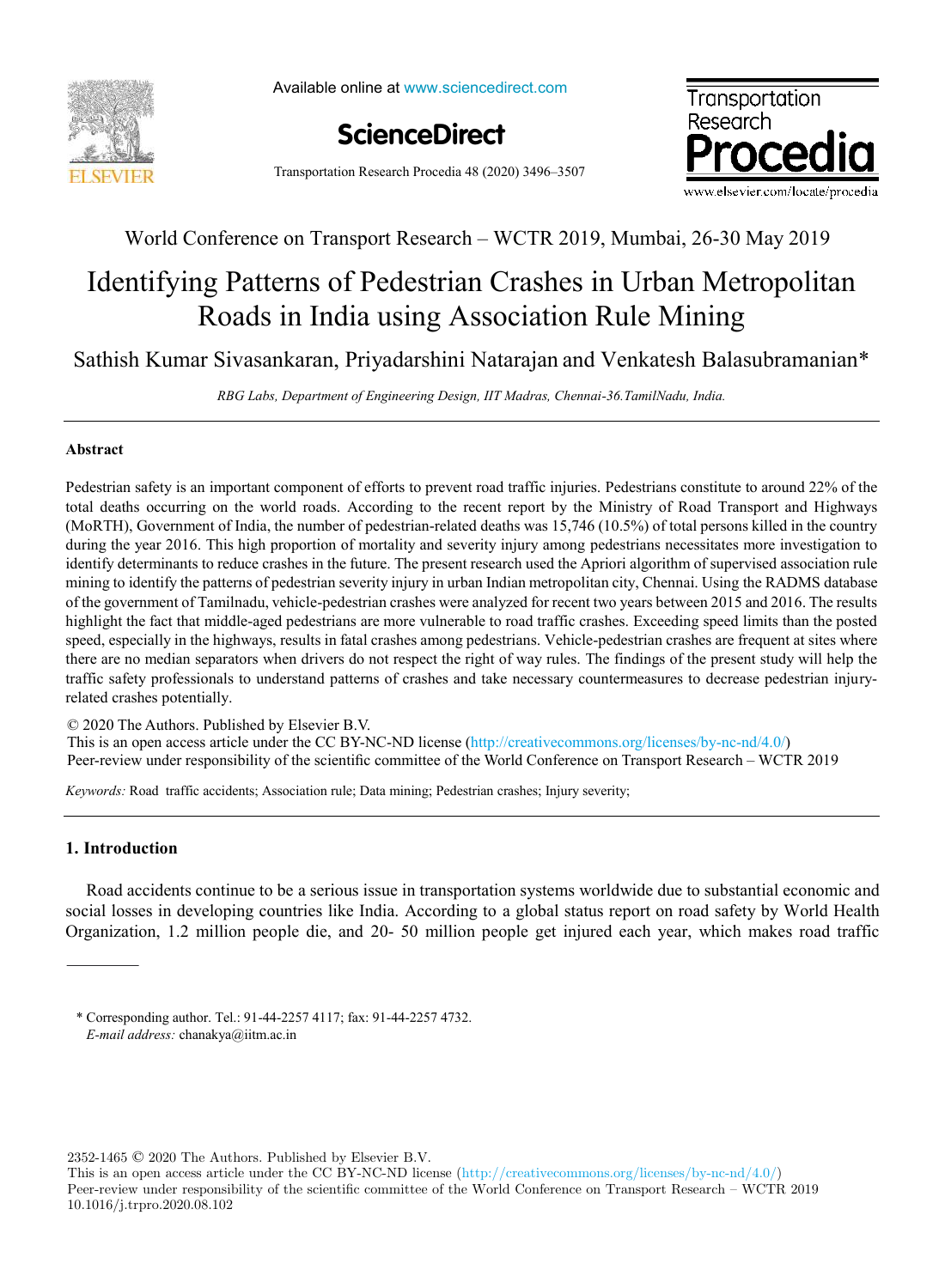accidents as the leading cause of death globally (WHO, 2015). In particular, WHO reports that nearly half of the death on world roads are among the vulnerable road users, which include motorcycles, cyclists, and pedestrians. Further, WHO reports highlight that pedestrians constitute around 22% of the total deaths occurring on the world roads, and it was found that in a few countries, the proportion of pedestrian deaths is around two-third. (Global Status report on road safety, WHO, 2015).

Walking is a common mode of transport in all societies around the world. Every trip begins with walking and ends with walking. Pedestrian is any person who is walking at least for part of his journey. Millions of people are injured in traffic-related crashes all around the world while walking, whereas some of them are permanently disabled. In India, like many other developing nations, pedestrian-related deaths are high. According to the recent report by the Ministry of Road Transport and Highways (MoRTH), Government of India, the number of pedestrian-related deaths was 15,746 (10.5%) of total persons killed in the country during the year 2016 whereas it was 13,894 (9.5%), the previous year (Road Transport Yearbook, 2015). This high proportion of mortality and severity injury among pedestrians necessitates more investigation to identify determinants to reduce crashes in the future.

Pedestrian safety is an important component of efforts to prevent road traffic injuries. Further, pedestrian-related collisions should not be accepted as inevitable because they are predictable and also preventable. (Global Status report on road safety, WHO, 2015). In the recent century, more and more policies are being made to encourage active and safe travel for road users, especially pedestrians for sustainable and efficient transportation systems. The objective of the present study is to identify potential factors and the underlying pattern between the crash characteristics which contribute to Pedestrian crashes in the urban metropolitan city, Chennai.

Road traffic crashes can be considered as series of directly or indirectly associated events. It is a rare and random event that is preceded by the state in which the road user could not cope up with the current environment. Though most of the individual crashes are unique, there exist few common factors in those individual crashes. So from this perspective, data mining methods prove to efficient in providing valuable insights by identifying significant patterns from large datasets. It also identifies a complex relationship between variables, and there's no requirement for assigning variables as dependent or independent, which is required in other data mining techniques such as Logistic Regression and Classification and Regression Trees (CART).

# **2.Literature Review**

Application of the data mining approach to road safety research is limited and diversified into several areas. Among the data mining approaches, logistic regression, probabilistic models, CART (Classification and Regression Trees), artificial neural networks, correspondence analysis, association rules, text mining, and cluster analysis are the most popular techniques. It has been applied in diversified fields such as construction industry, railway crash analysis, industrial and operations management, marketing, oil and gas companies, marine applications. However, applications in road traffic data analysis are limited (Das & Sun, 2014; Montella et al., 2011; Pande & Abdel-Aty, 2009; Weng et al., 2016).

Association rule mining is the descriptive data mining technique (Agarwal et al., 2003), which gained importance in the traffic crash data analysis recently. In traditional market basket analysis, frequently brought items in supermarkets are analyzed. In crash traffic data analysis, crash characteristics that co-exist are identified (Pandel & Abtel-Aty, 2009). Apriori algorithm of association rule mining is used in the present study due to its simplicity in understanding and because of straightforward computations.

Association rule mining was applied earlier to the crash data of Belgium, which showed that human and behavioral aspects have greater importance in analyzing accidents at the black spots (Geurts et al., 2003). Geurts et al., 2005 investigated the characteristics of crashes occurring in the black spots and identified accidents are common on the highways and roads with separate lane during the weekend and at nights. Pandel & Abtel-Aty, 2009 applied association rule mining to crash data of the Florida state during 2004 and identified straight sections with vertical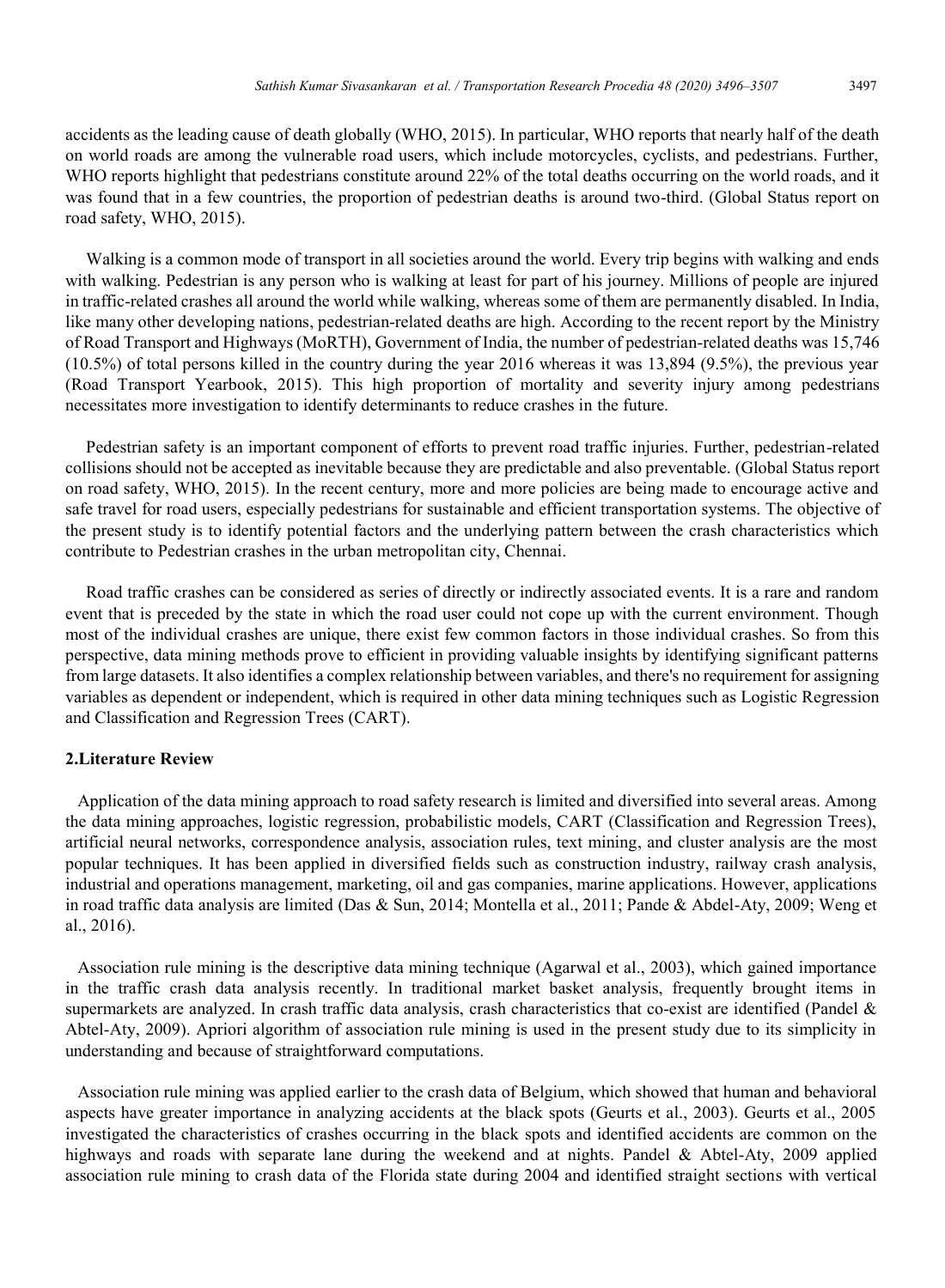curves during rainy conditions are dominant crash sites. The study also realized the potential of association rule mining as a decision support tool for traffic administrators (Pande and Abtel-Aty, 2009). Association rule mining was applied to the Iranian railway industry to discover the pattern of accidents and underlying relationships to develop rules and regulations to prevent rail accidents (Mirabadi and Sharifian, 2010). Lopez et al. analyzed specific problems of rural highways in the province of Granada province in Spain. The generated association rules highlighted patterns that contribute to severe crashes. Main patterns include pedestrian crashes, run-off-road crashes, run-off-road crashes involving PTW crashes at night without street lights (Lopez et al., 2011). Das and Sun, 2014 investigated the pattern of traffic crashes under rainy weather through the association rule mining approach and found that single-vehicle runoff crashes frequently occur in rainy weather. Kumar and Toshniwal, 2016 used association rule mining to the crash data from the Indian state of Uttarkhand. K-means clustering algorithm was applied to classify accident areas based on the frequency followed by association rules to characterize the accident locations. Yanyan et al., 2017 utilized association rule to analyze factors contributing to misclassification of fatigue-related accidents reported in police records. In their study, association rule mining was applied first to identify potential factors followed by logistic regression on identified factors that hinder police officers in classifying fatigue-related accidents.

### **3.Methodology**

#### *3.1 Association rules*

Association rules enumerate interesting transactions among interacting variables. In traffic data analysis, association rule mining is applied to the crash data to obtain rules for identifying accident patterns. In crash data analysis, the Apriori algorithm is applied to extract the association rules among the crash transactions. Agarwal et al.,1993 proposed the algorithm to discover a pattern in the transactions of the supermarket to find which items are frequently brought together. Hence association rule mining is also referred to as market basket analysis or frequent itemset mining/ itemsets mining in more general terms. Rules generation is a discovery process where transactions that occur mutually in the given dataset are identified.

Consider a set of transactions  $T = \{t_l, t_2, t_3...\}$  each described as set of items  $I = \{i_1, i_2, i_3...\}$  in the dataset. An association rule is defined by the expression  $X \to Y$ , where X, Y are item sets where  $X = \emptyset$ ,  $Y = \emptyset$ , and  $X \cap Y = \emptyset$ . Within the association rule,  $X$  is called antecedent, and  $Y$  is called as consequent.

For example, consider the association rule for interpretation

{Central\_divider = No, Junction control = No control,  
Read category = Highway} 
$$
\rightarrow
$$
 { *severity = Fatal or grievous injury* }

This rule implies that in the absence of central divider when the junction is not controlled through traffic personnel or traffic signals at the highways, the nature of the severity of the crash would be either fatal or grievously injured. A possible remedy for the above crash would be to install central medians and install traffic controlled devices in highways, which would mitigate the severity of traffic accidents.

#### *3.2 Interesting Rule Mining*

Three measures of significance are commonly used in association rule mining: Support, Confidence, and Lift.

#### *3.2.1. Support*

Support, sometimes referred to as rule support, is defined as a number of times the rules occur in the transaction data to the total number of transactions in the dataset. The formula for calculating support is shown in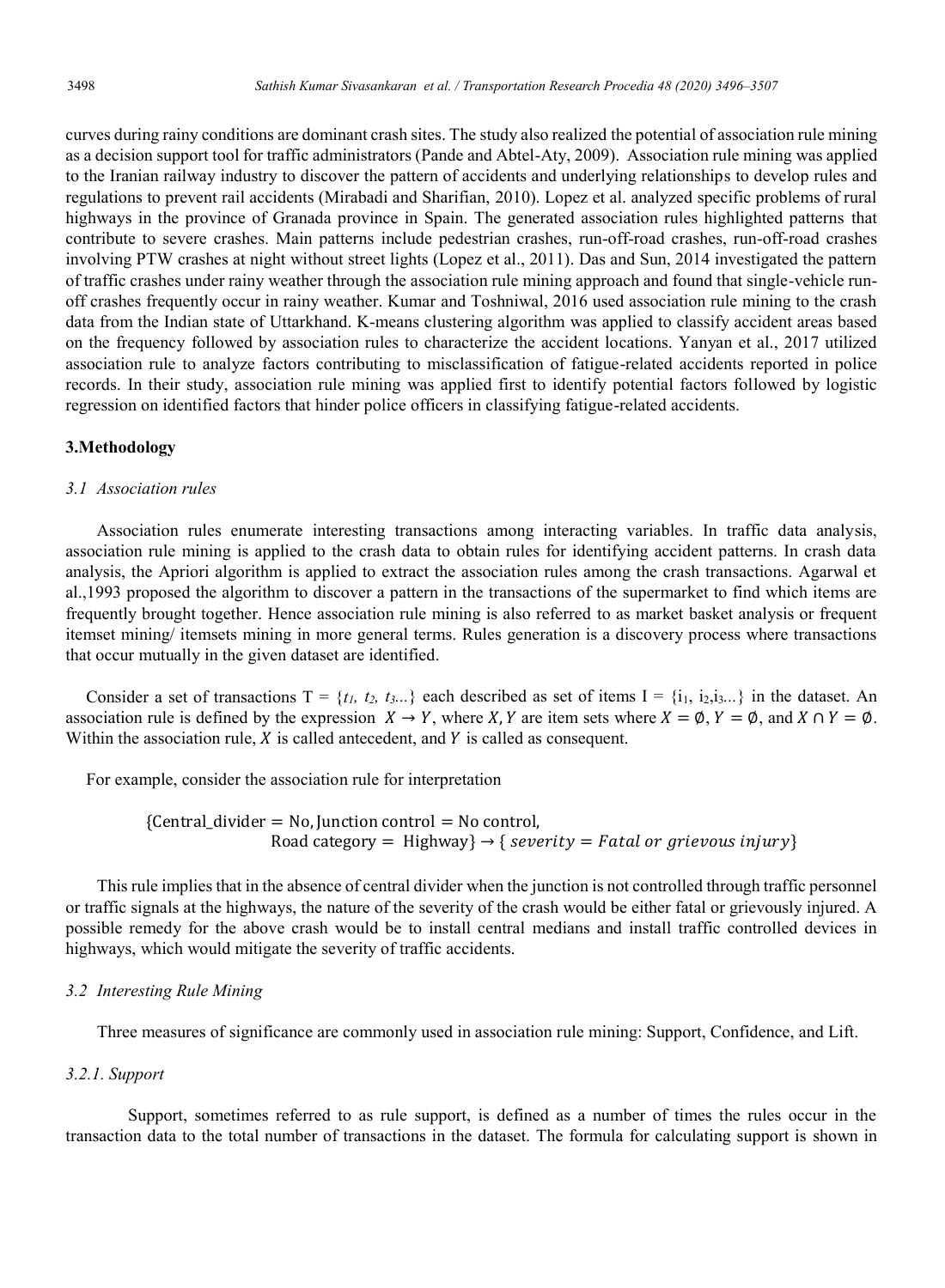Eq.1. Support is usually represented as a percentage of transactions or the actual number of transactions occurring in the rule.

$$
Support = \frac{P(X \cap Y)}{N} \tag{1}
$$

#### *3.2.2 Confidence*

Confidence or accuracy is the percentage of transactions in which the antecedents *X* and the consequents *Y* are true to the total number of rules in which antecedents *X* are true. It can also be defined as total support to antecedent support. It is calculated using the formula represented in Eq.2.

$$
Confidence = \frac{P(X \cap Y)}{P(X)}
$$
\n(2)

#### *3.2.3. Lift*

 Lift is defined as the confidence of the rule to the baseline confidence of the consequent, or it can be expressed as a measure of a number of times the consequent occurs when the antecedent is true compared to the number of times consequent occurs on own. The Eq.3 represents it.

$$
Lift = \frac{P(X \cap Y)}{P(X).P(Y)}\tag{3}
$$

 $P(X \cap Y)$  is the observed frequency of the antecedents and consequence co-occurrence in the rule, whereas the denominator  $P(X)$ .  $P(Y)$  is the expected frequency of antecedents and consequents. Lee et al., 2012 estimates the inferences from the lift values as follows: Lift value <1, indicates negative independence between *X* and *Y*, value Lift  $=$  1 indicates independence and Lift value  $>$  1 indicates positive independence (Lee et al., 2012, Montella et al., 2012).

In association rules, the three parameters, support, confidence, and lift, are set to minimum threshold values to reduce the number of rules identified by the algorithms and also to speed up the process of rules generation. The common parameters which are set to reduce the number of rules are

$$
Support(X \cup Y) \ge \sigma
$$
  
Confidence(X \cup Y) \ge \delta and  
Lift(X \cup Y) \ge \varepsilon

Where  $\sigma$ ,  $\delta$ , and  $\varepsilon$  are the minimum support, confidence, and Lift, respectively.

There are no specific theories for choosing values for parameters (Deona et al.,2013; Montella et al., 2011, 2012; Pande & Abdel-Aty, 2009). Hence on trial and error basis, values are set according to requirements of the number of rules that has to be generated. Setting lower values for support may increase the number of frequent itemsets, whereas setting high values may reduce the number of rules generated.

#### **4.Results and Discussions**

# *4.1. Data*

Vehicle-Pedestrian crash data was compiled from a comprehensive road safety accident reporting database RADMS established by Tamil Nadu in 2009. RADMS is a software package developed to collect and analyze road traffic accidents by taking inputs from police, highways, and transport departments. The raw data contained detailed information about the crashes, which was unsorted containing 7592 crashes belonging to the period between January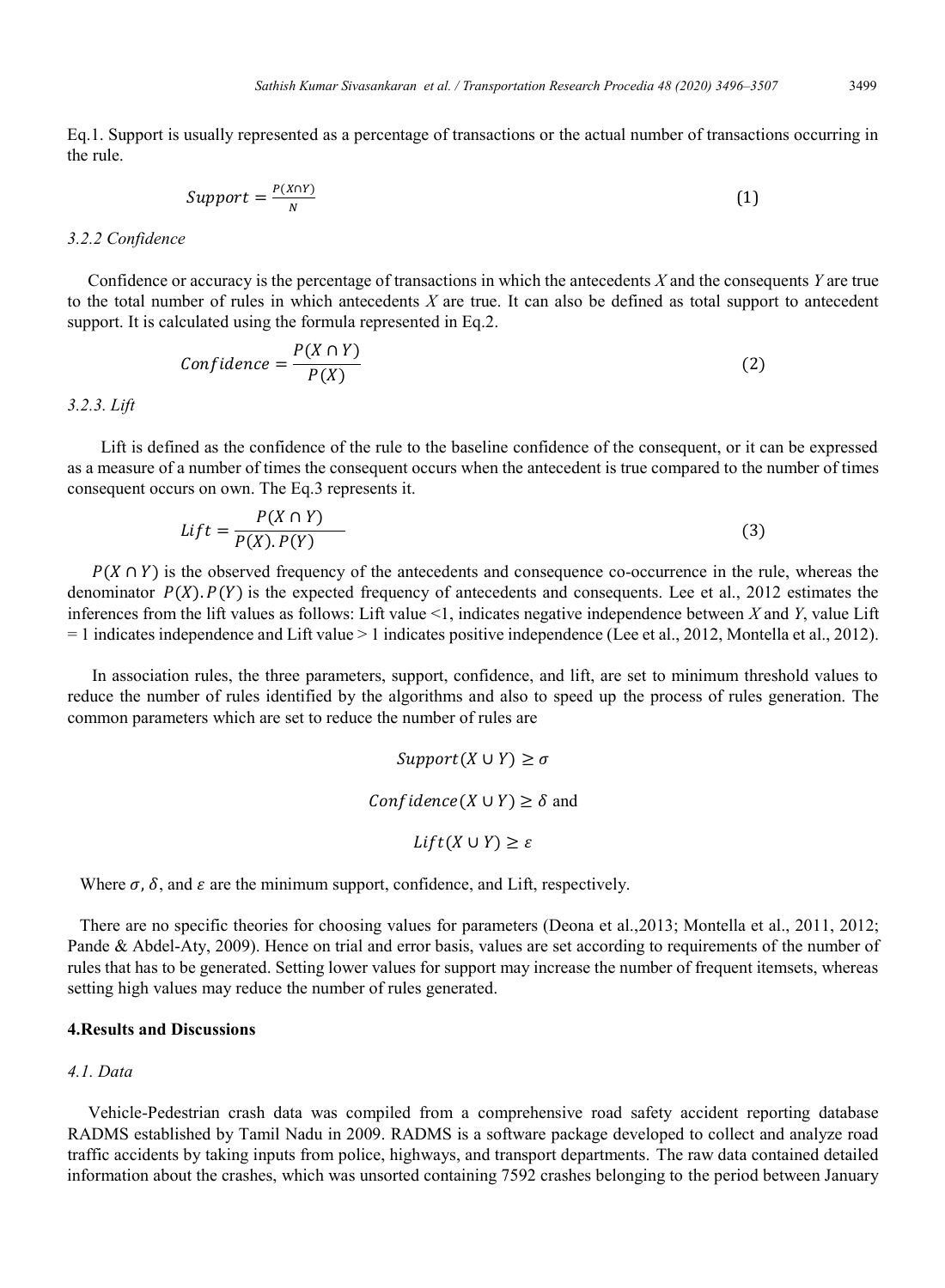2015 and December 2016, and finally, crashes involving single pedestrian-vehicle involvement were alone retrieved for the Chennai city. The final dataset had around 3416 crashes to which association rule mining was applied to explore the crash pattern data. The key variables were classified into four categories: Driver- and pedestrian-related (driver's gender, license status, driver's age, pedestrian's age, and pedestrian's gender); Environment-related (weather conditions, light conditions, Chennai zonal regions, season, time, day of the week, vehicle type), Crash related (severity, accident cause, collision type, hit-and-run), Road related (central divider, road category, road condition, speed limit, traffic movement, road works, number of lanes and junction control).

| Table 1. Summary of variables relating to pedestrian-vehicle |              |            | Frequency of                      |              |            |
|--------------------------------------------------------------|--------------|------------|-----------------------------------|--------------|------------|
| crashes.                                                     |              |            | Variables and Categories          | Occurrence   | Percentage |
|                                                              | Frequency of |            | 60 Km/hr                          | $\mathbf{1}$ | 0.03%      |
| Variables and Categories                                     | Occurrence   | Percentage | <b>Traffic Movement</b>           |              |            |
| <b>Severity</b>                                              |              |            | One-way                           | 51           | 1.49%      |
| Fatal/Grievous                                               | 2050         | 60.01%     | Two-way                           | 3365         | 98.51%     |
| No/Simple                                                    | 1366         | 39.99%     | <b>No. of Lanes</b>               |              |            |
| <b>Collision Type</b>                                        |              |            | $\mathbf{1}$                      | 2861         | 83.75%     |
| Head-on                                                      | 284          | 8.31%      | $\overline{2}$                    | 517          | 15.13%     |
| Hit from rear                                                | 79           | 2.31%      | Greater than 2                    | 38           | 1.11%      |
| Hit from side                                                | 168          | 4.92%      | <b>Road Works</b>                 |              | $0.00\%$   |
| Hit object                                                   | 46           | 1.35%      | N <sub>0</sub>                    | 3348         | 98.01%     |
| Hit pedestrian                                               | 2216         | 64.87%     | Yes                               | 68           | 1.99%      |
| Others                                                       | 616          | 18.03%     | <b>Accident Cause</b>             |              |            |
| Skidding                                                     | $\tau$       | 0.20%      | Alcohol abuse                     | 9            | 0.26%      |
| <b>Central Divider</b>                                       |              |            | Animal involved in the            |              |            |
| No                                                           | 2202         | 64.46%     | accident                          | 3            | 0.09%      |
| Yes                                                          | 1214         | 35.54%     | Changing lane without due<br>care | 65           | 1.90%      |
| <b>Road Category</b>                                         |              |            | Dangerous overtaking              | 70           | 2.05%      |
| Highway                                                      | 2344         | 68.62%     | Driving against flow of           |              |            |
| Not highway                                                  | 305          | 8.93%      | traffic                           | 56           | 1.64%      |
| Unknown                                                      | 767          | 22.45%     | High speed                        | 2646         | 77.46%     |
| <b>Road Condition</b>                                        |              |            | Inattentive turn                  | 30           | 0.88%      |
| Good                                                         | 3411         | 99.85%     | Injured in accidents              | 79           | 2.31%      |
| Poor                                                         | 5            | 0.15%      | No details entered                | 42           | 1.23%      |
| <b>Light Condition</b>                                       |              |            | Non-respect of rights of          |              |            |
| Darkness                                                     | 391          | 11.45%     | way rules                         | 416          | 12.18%     |
| Daylight                                                     | 1464         | 42.86%     | <b>Weather Condition</b>          |              |            |
| Street light                                                 | 769          | 22.51%     | Cloudy                            | 35           | 1.02%      |
|                                                              |              |            | Fine                              | 3368         | 98.59%     |
| Unknown                                                      | 792          | 23.19%     | Rainy                             | 13           | 0.38%      |
| <b>Speed Limit</b>                                           |              |            | <b>License Type</b>               |              |            |
| 30 Km/hr                                                     | 3            | 0.09%      | Full                              | 2454         | 71.84%     |
| 35 Km/hr                                                     | 16           | 0.47%      | No license                        | 545          | 15.95%     |
| 40 Km/hr                                                     | 3359         | 98.33%     | Unknown                           | 417          | 12.21%     |
| 50 Km/hr                                                     | 37           | 1.08%      | <b>Driver Gender</b>              |              |            |
|                                                              |              |            | Female                            | 46           | 1.35%      |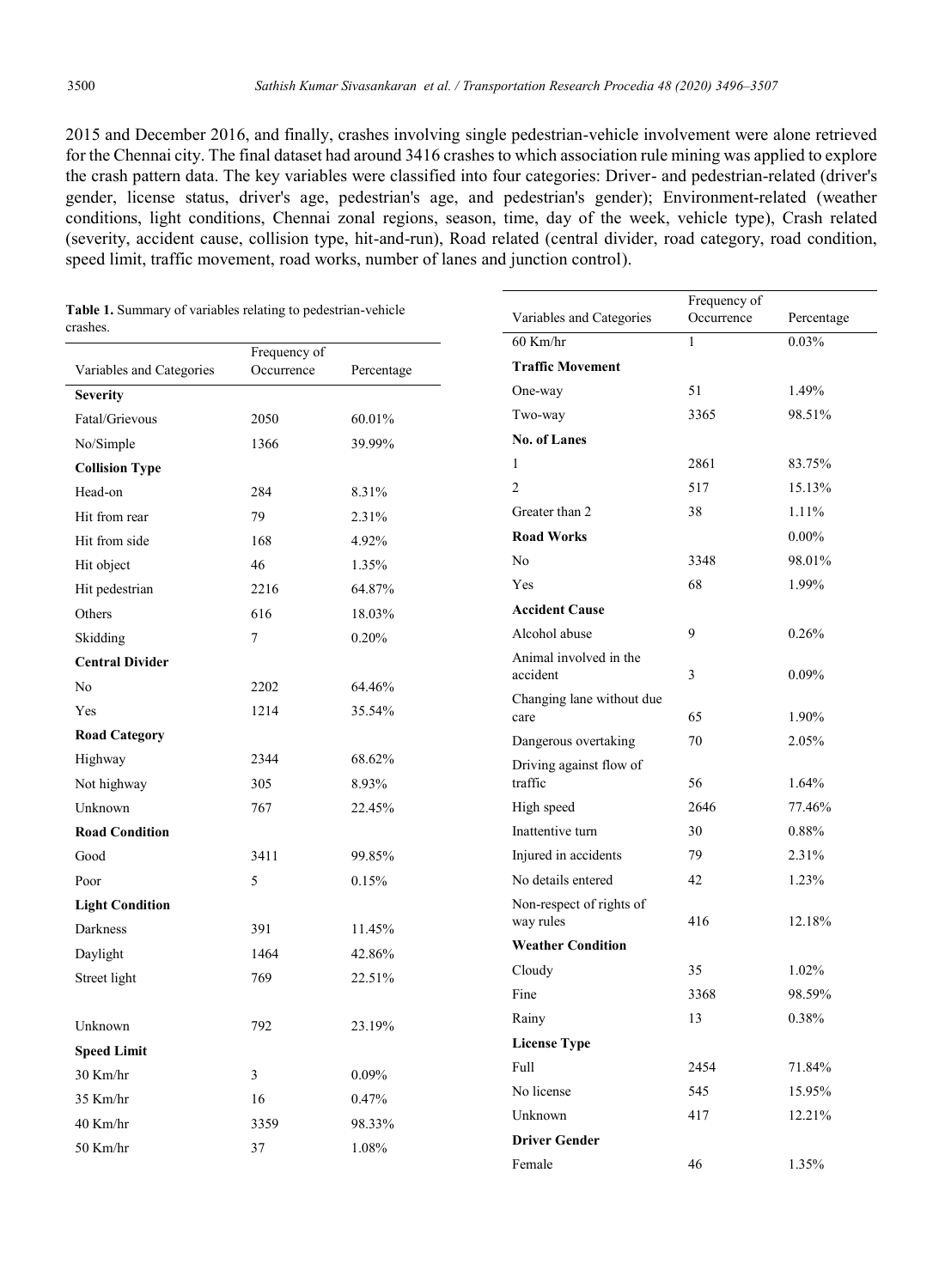| Variables and Categories | Frequency of<br>Occurrence | Percentage | Variables and Categories | Frequency of<br>Occurrence | Percentage |
|--------------------------|----------------------------|------------|--------------------------|----------------------------|------------|
| Male                     | 2192                       | 64.17%     | Not at junction          | 2538                       | 74.30%     |
| Unknown                  | 1178                       | 34.48%     | Police officer           | 22                         | 0.64%      |
| <b>Season</b>            |                            |            | Stop sign                | 25                         | 0.73%      |
| Autumn                   | 879                        | 25.73%     | Traffic signals          | 618                        | 18.09%     |
| Spring                   | 885                        | 25.91%     | <b>Vehicle Type</b>      |                            |            |
| Summer                   | 885                        | 25.91%     | <b>Bus</b>               | 133                        | 3.89%      |
| Winter                   | 767                        | 22.45%     | <b>HGV</b>               | 114                        | 3.34%      |
| <b>Chennai Zone</b>      |                            |            | Human power vehicle      | 3                          | 0.09%      |
| East                     | 608                        | 17.80%     | <b>LMV</b>               | 1006                       | 29.45%     |
| North                    | 597                        | 17.48%     | Motor cycle              | 1577                       | 46.17%     |
| South                    | 1502                       | 43.97%     | Unknown                  | 583                        | 17.07%     |
| West                     | 709                        | 20.76%     | <b>Driver Age</b>        |                            |            |
| <b>Time</b>              |                            |            | < 18                     | 75                         | 2.20%      |
| Early Morning            | 335                        | 9.81%      | $>65$                    | 26                         | 0.76%      |
| Evening                  | 722                        | 21.14%     | 18-24                    | 842                        | 24.65%     |
| Midnight                 | 209                        | 6.12%      | 25-34                    | 795                        | 23.27%     |
| Morning                  | 705                        | 20.64%     | 35-44                    | 447                        | 13.09%     |
| Night                    | 831                        | 24.33%     | 45-54                    | 258                        | 7.55%      |
| Noon                     | 614                        | 17.97%     | 55-64                    | 111                        | 3.25%      |
| <b>Pedestrian Gender</b> |                            |            | <b>Pedestrian Age</b>    |                            |            |
| Female                   | 801                        | 23.45%     | < 18                     | 198                        | 5.80%      |
| Male                     | 1726                       | 50.53%     | $>65$                    | 425                        | 12.44%     |
| Unknown                  | 889                        | 26.02%     | 18-24                    | 151                        | 4.42%      |
| <b>Hit and Run</b>       |                            |            | 25-34                    | 734                        | 21.49%     |
| N <sub>o</sub>           | 2614                       | 76.52%     | 35-44                    | 431                        | 12.62%     |
| Unknown                  | 288                        | 8.43%      | 45-54                    | 495                        | 14.49%     |
| Yes                      | 514                        | 15.05%     | 55-64                    | 524                        | 15.34%     |
| <b>Junction Control</b>  |                            |            | Unknown                  | 458                        | 13.41%     |
| Flashing signal          | 3                          | 0.09%      | Day Type                 |                            |            |
| Give way sign            | 9                          | 0.26%      | Weekday                  | 2451                       | 71.75%     |
| No control               | 201                        | 5.88%      | Weekend                  | 965                        | 28.25%     |

From the preliminary analysis, the variables road condition, speed limit, traffic movement, number of lanes, road works, accident cause, weather condition, junction Control were highly skewed. For example, it could be seen that 99.85% of the accidents occurred in good road conditions, 98.33% of the accidents occurred on roads with a speed limit of 40 km/hr, 77.46% of accidents are due to high speed, 98.51% on a two-way traffic movement, 83.75% on a single lane road, 98.01% with no road works, 98.59% on fine weather conditions and 74.3% of accidents were not at junctions. The nonskewed variables were accident severity, central divider, light conditions, season, accident zone, time, vehicle type, driver, and pedestrian age. The missing values from the selected variables were replaced with the value "unknown" in light condition, road category, license type, driver gender, pedestrian gender, hit and run cases, vehicle type, driver age, and pedestrian age.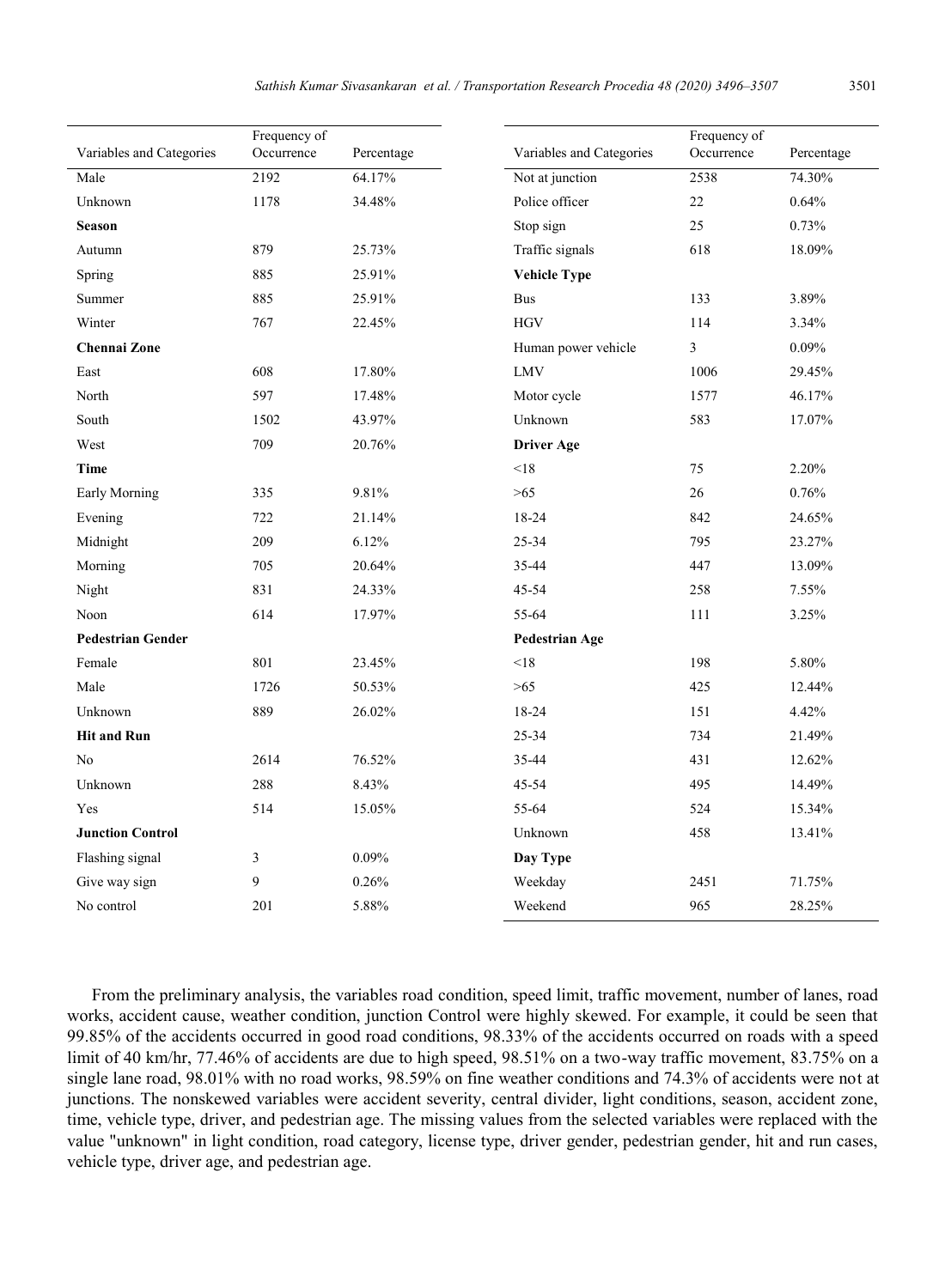In the present study, the 'arules' package of R software was used for association rule generation (Hahsler et al., 2007; Hahsler et al., 2008; Hahsler et al., 2018). On preliminary investigation, the dataset included 3416 pedestrian crashes. The frequency plot for the items generated by the association rule mining is shown in Fig.1. From the frequency plot, we find that *Road condition= good, Weather conditions = Fine, Traffic movement= two way, Speed limit = 40, and Road work = no* were the top five frequent items in the dataset.

For significant findings, settings were calibrated to find the meaningful rule by minimum support and confidence values. Also, setting minimum support values may result in more number of rules, which would be challenging to interpret, whereas setting high support values results in fewer rules which might miss out on important rules. After a significant number of trial and error, the minimum values were set for the present study. Ten percent of minimum support means no items or set of items will be considered as frequent if it does not occur in at least 341 crashes (10%) of 3416 crashes). This selection is not random, as in this study, for getting intuitive information for each case by optimizing the support and confidence values using supervised association mining (See Table 2).

The association rules were generated considering the nature of the severity of the pedestrians since the objective is to mitigate the severity of the crashes. Hence rules with the pedestrian severity consequents were extracted by using the *apriori* algorithm. Rules which have shared consequents were sorted out based on the decreasing lift values. Table 2 provides the frequency of rules generated for the different cases along with the statistics of support, confidence, and lift.



Fig. 1 Item. Frequency plot for the top 15 variables.

# *4.3 Pedestrian Severity crashes*

In the crash database, the severity is classified under two categories: Fatal/Grievous injuries and Simple injury/Property Damage Only(PDO). From the descriptive statistics table, it is clear that pedestrian fatal/grievous injury is significantly higher than the simple injuries/PDO. So two different cases were considered for further analysis based on injury severity: Case1: Fatal/grievous injury and Case 2: Simple injury/PDO.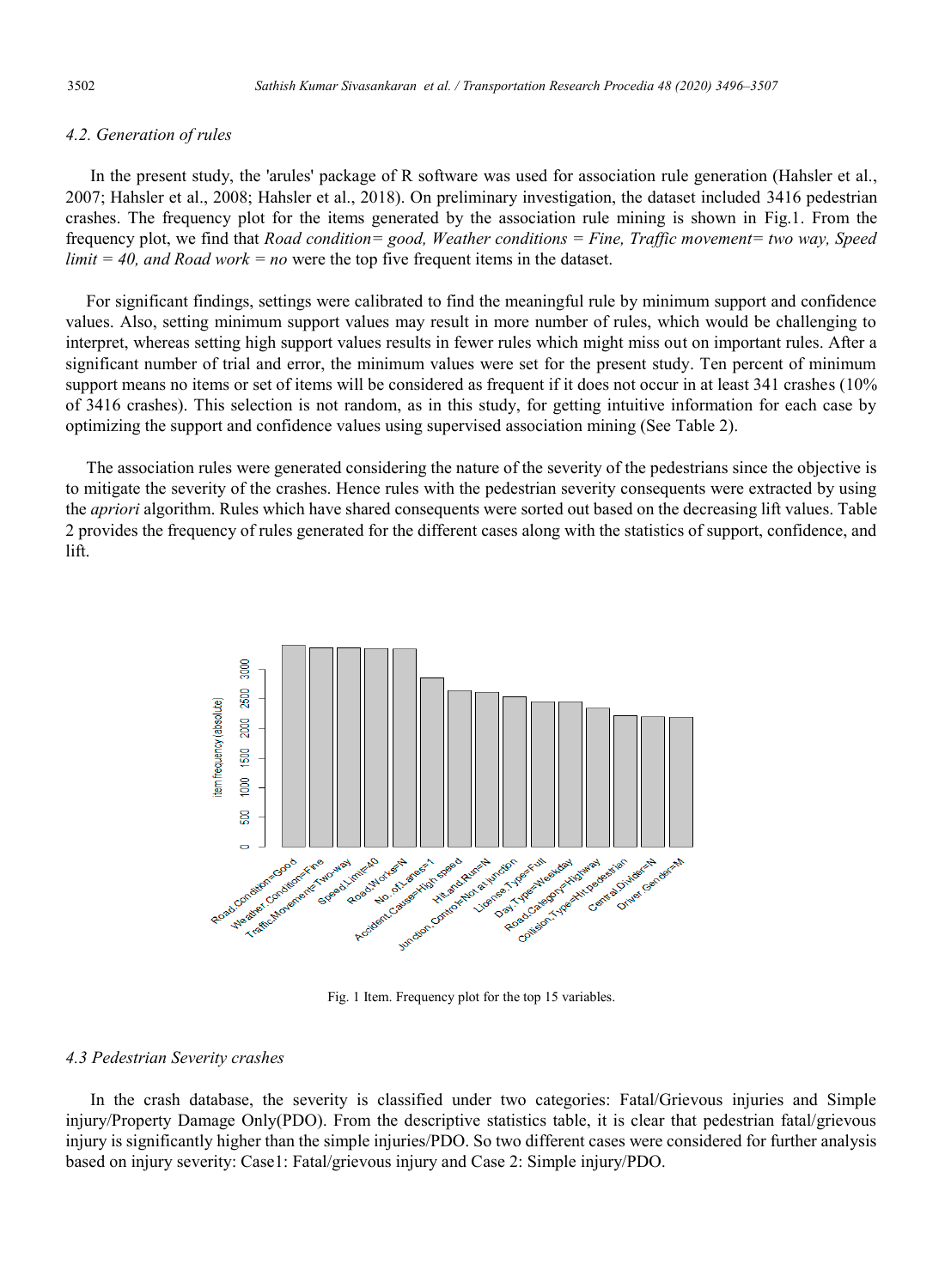| case | consequence                             | Rules(all) | Rules(Lift>1) | Support | Confidence | Lift   |
|------|-----------------------------------------|------------|---------------|---------|------------|--------|
|      |                                         |            |               | (Mean)  | (Mean)     | (Mean) |
|      | Pedestrian severity = Fatal/Grievous    | 1014       | 992           | 0.193   | 0.673      | .121   |
|      | Pedestrian severity = Simple Injury/PDO |            | 127           | 0.113   | 0.656      | .641   |

Table 2. Summary chart of association rule mining

#### *4.3.1 Fatal/grievous injury pedestrian crashes*

The association rules for the fatal/grievous injury crashes as consequents were extracted from the generated rules. After several trial and error, the minimum support value was set to 10%, and the confidence was set to 50%. The number of rules generated after removing the redundant rules was 1014. Among these rules, 992 rules had a lift value greater than 1.

The top 10 rules generated by keeping fatal pedestrian crashes in consequents are listed in Table 3. The topmost rule with the highest lift value is {Speed limit=40, Road works=N, Accident cause=High speed, Weather condition=Fine, License type=Full, Season=Autumn} which is highly associated with fatal/grievous crashes (Support  $=0.12$ , Confidence  $=0.77$  and lift  $=1.28$ ). The explanation for this rule is: 12% of the crashes occurred at sites where road works are not being carried out and crashes occurred in fine weather condition during the autumn season by drivers who possess valid driving license who drove the vehicle at high speed though the speed limit on such roads was 40 kmph, 77% of such crashes resulted in fatal/grievous injuries; the proportion of such crashes were 1.28 times the proportion of other crashes in the complete dataset. Similarly, other rules could also be interpreted. Also, it was found that most of the causes of the top 10 rules were related to environmental and road conditions.

|  |  |  | Table 3. First 10 association rules for Pedestrian fatal/Grievous crashes (case 1) |  |  |
|--|--|--|------------------------------------------------------------------------------------|--|--|
|--|--|--|------------------------------------------------------------------------------------|--|--|

| <b>Rules</b> | Antecedents                                                                                                                            | Support | Confidence | Lift |
|--------------|----------------------------------------------------------------------------------------------------------------------------------------|---------|------------|------|
| 1            | {Speed limit=40, Road works=N, Accident cause=High speed, Weather condition=Fine,<br>License type=Full, Season=Autumn}                 | 0.12    | 0.77       | 1.28 |
| 2            | {Road works=N, Accident cause=High speed, Weather condition=Fine, License<br>type=Full, Season=Autumn}                                 | 0.12    | 0.77       | 1.28 |
| 3            | {Speed limit=40, Road works=N, Accident cause=High speed, License type=Full,<br>Season=Autumn}                                         | 0.12    | 0.76       | 1.27 |
| 4            | {Road works=N, Accident cause=High speed, License type=Full, Season=Autumn}                                                            | 0.12    | 0.76       | 1.27 |
| 5            | {Road category=Highway, Speed limit=40, Road works=N, Weather condition=Fine,<br>License type=Full, Season=Autumn}                     | 0.11    | 0.76       | 1.27 |
| 6            | {Speed limit=40, No of Lanes=1, Road works=N, Weather condition=Fine, License<br>type=Full, Season=Autumn}                             | 0.13    | 0.76       | 1.27 |
| 7            | {Speed limit=40, Road works=N, Weather condition=Fine, License type=Full,<br>Season=Autumn}                                            | 0.13    | 0.76       | 1.27 |
| 8            | {Collision type=Hit pedestrian Speed limit=40, Accident cause=High speed, Weather<br>condition=Fine, License type=Full, Season=Autumn} | 0.11    | 0.76       | 1.27 |
| 9            | {No of Lanes=1, Road works=N, Weather condition=Fine, License type=Full,<br>Season=Autumn}                                             | 0.13    | 0.76       | 1.27 |
| 10           | {Road works=N, Weather condition=Fine, License type=Full, Season=Autumn}                                                               | 0.13    | 0.76       | 1.27 |

#### *4.3.2 Simple injury/Property Damage Only pedestrian crashes*

The association rules for the simple injury/property damage only injury crashes as consequents were extracted from the generated rules. The number of rules generated after removing the redundant rules was 127. Among these rules, all rules had a lift value greater than 1.

 The top 10 rules generated by keeping simple injures pedestrian crashes in consequents are listed in Table 4. The topmost rule with the highest lift value is {Central divider=N, Light condition=Unknown, Accident cause=Non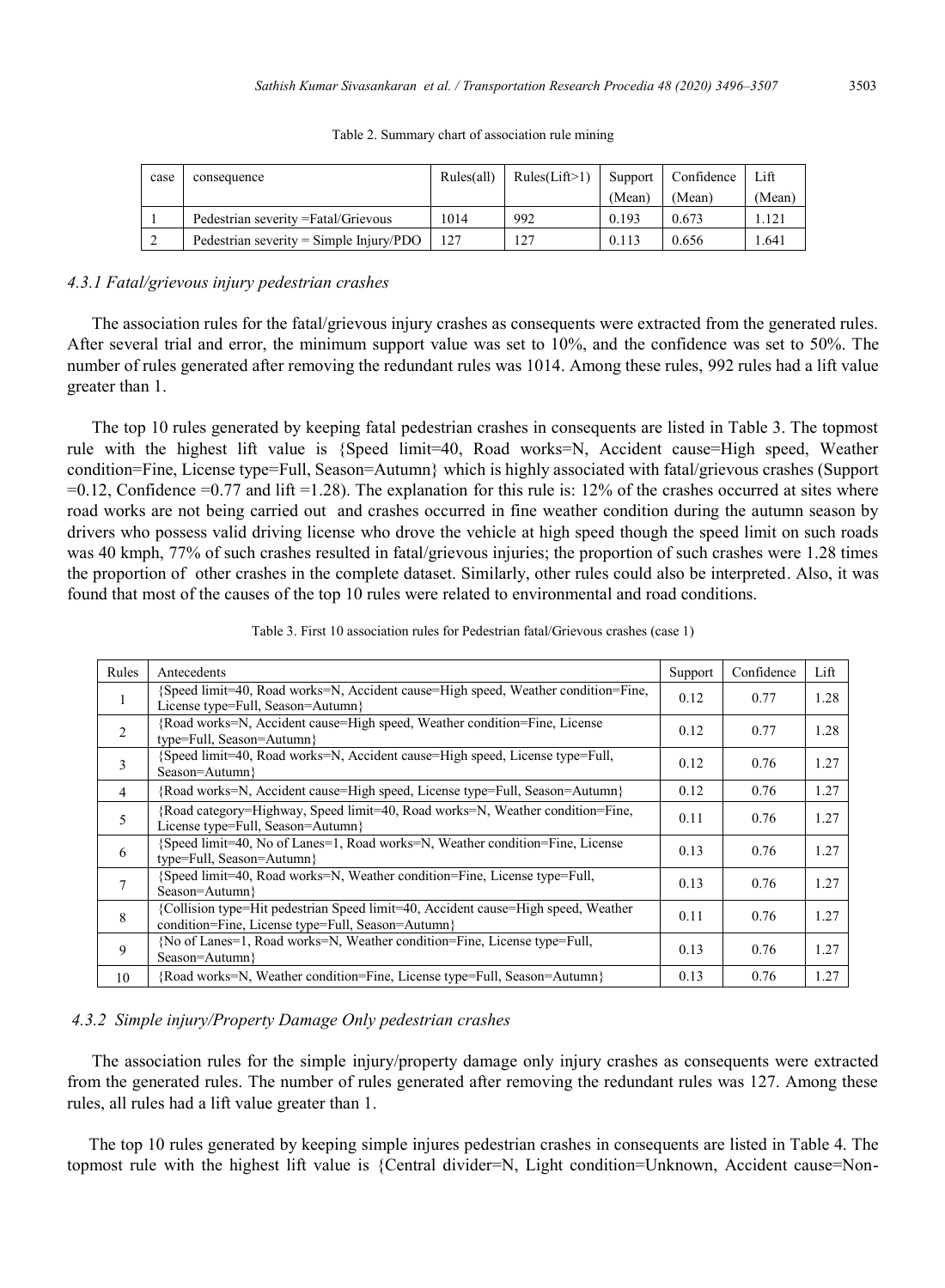respect of rights of way rules, Weather Condition=Fine, License type=Full} which is highly associated with simple injuries/property damages (Support  $=0.10$ , Confidence  $=0.91$  and lift  $=2.28$ ). The explanation for this rule is:10% of the vehicle-pedestrian crashes occurred on sites where there are no median separators in the unknown light conditions in fine weather condition by drivers who possess valid driving license when they do not respect the right of way rules, 91% of such crashes resulted in simple injuries; the proportion of such crashes were 2.28 times the proportion of crashes in the complete dataset. Similarly, other rules could also be interpreted. Also, we find most of the causes for the top 10 rules were related to environmental and road conditions.

| Rules          | Antecedents                                                                                                                                   | Support | Confidence | Lift |
|----------------|-----------------------------------------------------------------------------------------------------------------------------------------------|---------|------------|------|
|                | {Central divider=N, Light condition=Unknown, Accident cause=Non-respect of rights<br>of way rules, Weather Condition=Fine, License type=Full} | 0.10    | 0.91       | 2.28 |
| $\overline{2}$ | {Central divider=N, Light condition=Unknown, Accident cause=Non-respect of rights<br>of way rules, Weather Condition=Fine}                    | 0.11    | 0.91       | 2.28 |
| 3              | {Central divider=N, Accident cause=Non-respect of rights of way rules, Weather<br>Condition=Fine, License type=Full }                         | 0.10    | 0.91       | 2.28 |
| $\overline{4}$ | {Central divider=N, Road category=Unknown, Accident cause=Non-respect of rights<br>of way rules, Weather Condition=Fine                       | 0.10    | 0.91       | 2.27 |
| 5              | {Light condition=Unknown, Accident cause=Non-respect of rights of way rules,<br>Weather Condition=Fine, License type=Full}                    | 0.11    | 0.91       | 2.27 |
| 6              | {Central divider=N, Light condition=Unknown, Accident cause=Non-respect of rights<br>of way rules. License type=Full}                         | 0.11    | 0.91       | 2.27 |
| $\tau$         | {Light condition=Unknown, Accident cause=Non-respect of rights of way rules,<br>Weather Condition=Fine}                                       | 0.11    | 0.91       | 2.26 |
| 8              | {Central divider=N, Light condition=Unknown, Accident cause=Non-respect of rights<br>of way rules}                                            | 0.11    | 0.90       | 2.26 |
| 9              | {Road category=Unknown, Accident cause=Non-respect of rights of way rules,<br>Weather Condition=Fine, License type=Full}                      | 0.11    | 0.90       | 2.26 |
| 10             | {Central divider=N, Accident cause=Non-respect of rights of way rules, License<br>type=Full}                                                  | 0.11    | 0.90       | 2.26 |

Table 3. First 10 association rules for Pedestrian Simple injury/Property damage only crashes (case 2)

Balloon plots provide better visualization for a large number of generated by the association rules. In the balloon plot, the size represents the support values, and the intensity of the color represents the lift values. The balloon plot for the considered two cases is provided in Figures 2 and 3.

# **5. Conclusion and Future Work**

The present paper used data mining approach to analyze the vehicle-pedestrian crashes to extract knowledge for improving pedestrian safety. The unique advantage of using the non-parametric method by association rule mining is that it does not limit the distribution assumption of variables and associations, whereas, in parametric modeling, the explanatory variables should be independent. Further association rules identify significant rules with specific details, which are not possible in the case of conventional statistical models.

The following are a few of the insights which are found out using the association rule mining approach in the present study. The results of this study can provide key factors associated with being found at fault.

- Vehicle-pedestrian crashes occurred on sites where there is no median when they do not respect the right of way rules. To prevent this, median separators should be installed on a priority basis on high-risk zones of accidents. Educational training programs and campaigns should be made mandatory to obey the traffic rules.
- Highways are identified as high-risk locations for pedestrian crashes, which are often found to be fatal. To mitigate accidents, speed breakers should be installed on a priority basis, along with the frequent inspection by the traffic officials.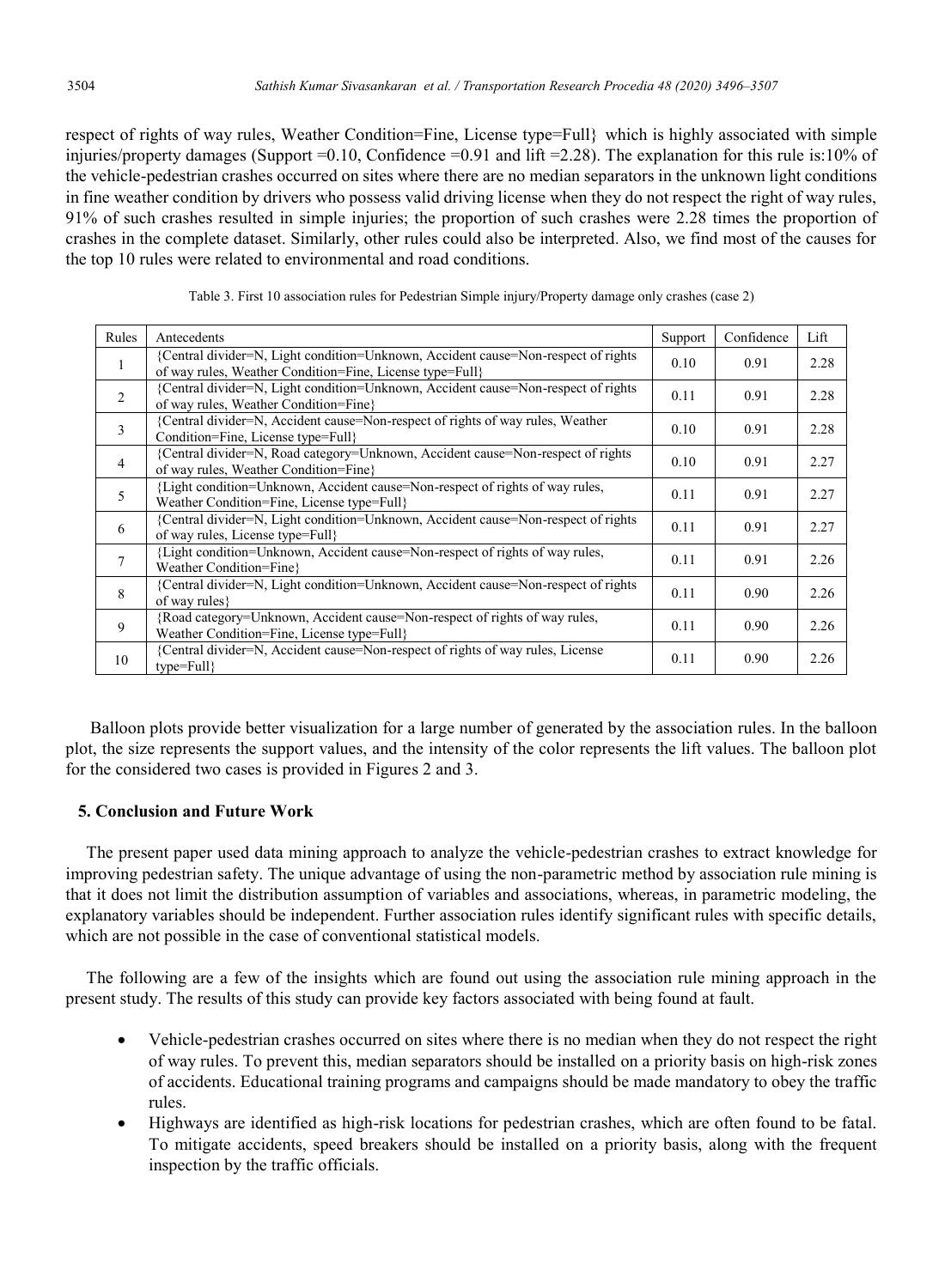- Vehicle-pedestrian crashes are severe or even fatal when people drive at high speed, crossing the posted speed limits. To prevent this, drivers should be educated, and speed limits should be posted in appropriate locations. Even pedestrians are encouraged to use retro-reflective clothing, especially during the night times.
- Middle-aged pedestrians (25-54 years) are more vulnerable to road traffic crashes and are significant in numbers. Safety campaigns must be arranged to make pedestrians follow proper traffic safety rules. Education campaigns and programs are the need of the hour to enforce traffic rules and ordinance for pedestrians. (E.g., more cautious while crossing the roads, obeying traffic and pedestrian signals, legal crossings while crossing the streets).

The present paper provides a novel approach to identify the key contributing factors from the set of pedestrianrelated crashes. Also, the severity of the crashes was analyzed, which provides better knowledge and helps the city planners and decision-makers to improve pedestrian safety.



Figure 2. Grouped balloon plot of 992 rules generated for pedestrian fatal/grievous crashes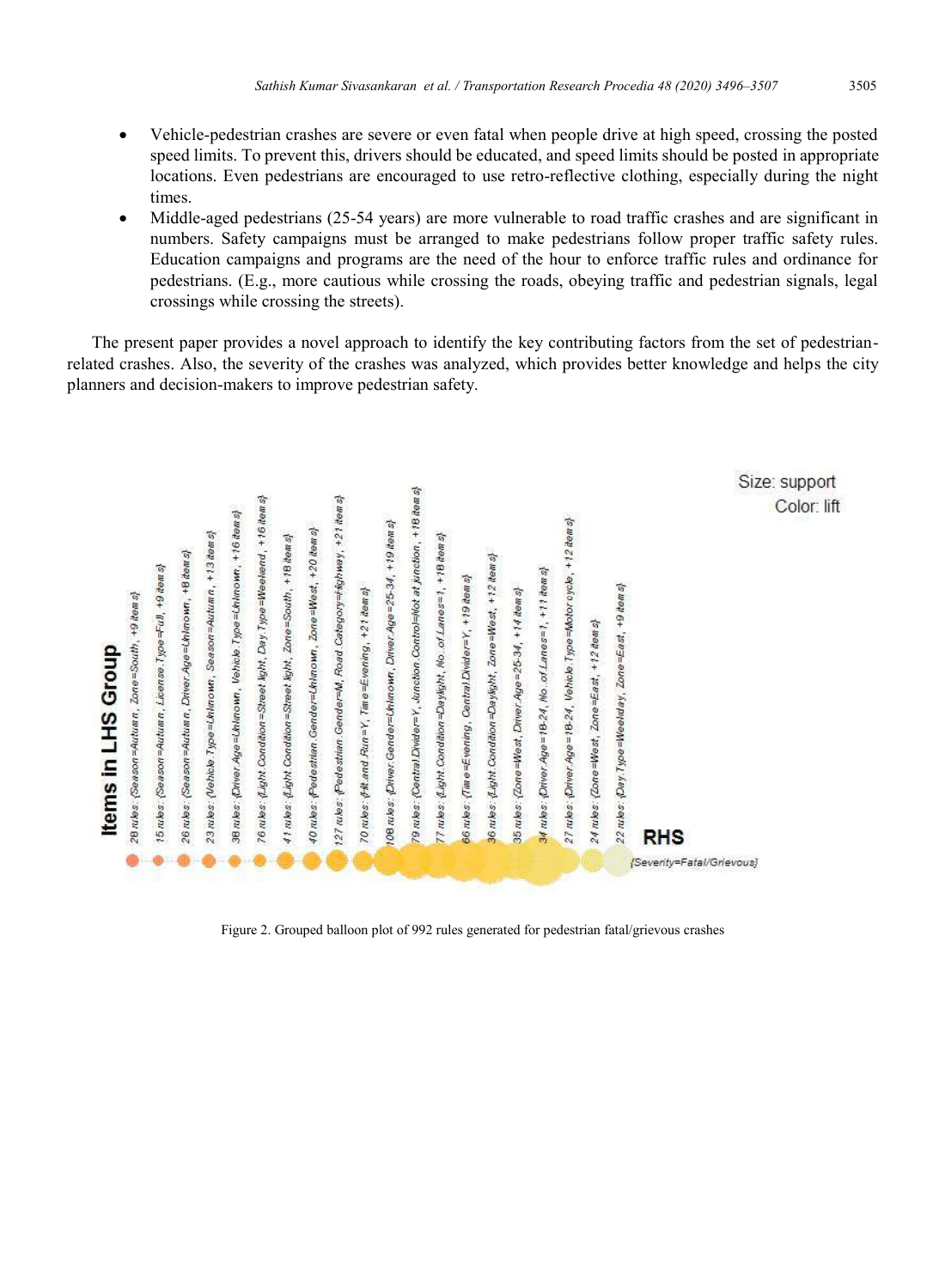

Figure 3. Grouped balloon plot of 127 rules generated for pedestrian simple injury/property damage only crashes

#### **Acknowledgments**

The authors wish to thank RADMS and TN police for providing the data. This research did not receive any specific research grants from the funding agencies in public, commercial, or not-for-profit sectors.

# **References**

- Abellán, J., López, G., and De OñA, J., 2013. Analysis of traffic accident severity using decision rules via decision trees. Expert Systems with Applications, 40(15), pp.6047-6054.
- Das, S. and Sun, X., 2014, January. Investigating the pattern of traffic crashes under rainy weather by association rules in data mining. In Transportation Research Board 93rd Annual Meeting (No. 14-1540). Transportation Research Board Washington DC.
- Geurts, K., Thomas, I. and Wets, G., 2005. Understanding spatial concentrations of road accidents using frequent item sets. Accident Analysis & Prevention, 37(4), pp.787-799.
- Geurts, K., Wets, G., Brijs, T., and Vanhoof, K., 2003. Profiling of high-frequency accident locations by use of association rules. Transportation research record, 1840(1), pp.123-130.
- Hahsler, M. and Chelluboina, S., 2011. Visualizing association rules: Introduction to the R-extension package arulesViz. R project module, pp.223-238.
- Hahsler, M., Buchta, C., Gruen, B., Hornik, K., & Hahsler, M. M. (2018). Package 'arules'.
- Hornik, K., Grün, B. and Hahsler, M., 2005. arules-A computational environment for mining association rules and frequent item sets. Journal of Statistical Software, 14(15), pp.1-25.
- Kumar, S. and Toshniwal, D., 2016. A data mining approach to characterize road accident locations. Journal of Modern Transportation, 24(1), pp.62-72.
- Li, Y., Yamamoto, T. and Zhang, G., 2018. Understanding factors associated with misclassification of fatigue-related accidents in police record. Journal of safety research, 64, pp.155-162.
- Lopez, D., Glickman, M.E., Soumerai, S.B. and Hemenway, D., 2018. Identifying factors related to a hit-and-run after a vehicle-bicycle collision. Journal of Transport & Health, 8, pp.299-306.
- Mirabadi, A. and Sharifian, S., 2010. Application of association rules in Iranian Railways (RAI) accident data analysis. Safety Science, 48(10), pp.1427-1435.